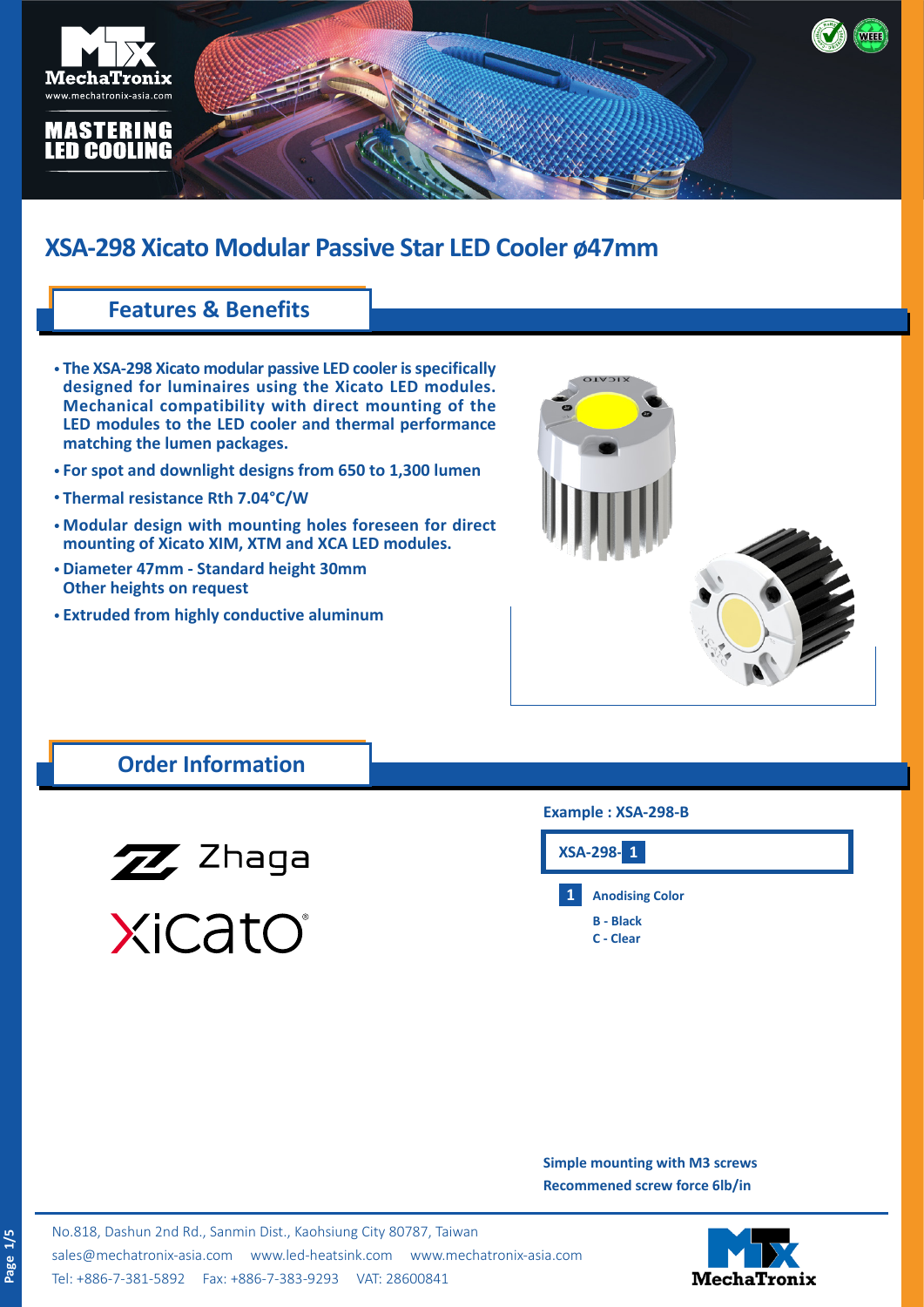

## **Product Details**

| Model n°                                | <b>XSA-298</b> |  |  |
|-----------------------------------------|----------------|--|--|
| Dimension (mm) <sup>*1</sup>            | ø47 x h30      |  |  |
| Volume (mm <sup>3</sup> )               | 30694          |  |  |
| Cooling Surface (mm <sup>2</sup> )      | 22198          |  |  |
| Weight (gr)                             | 80             |  |  |
| Thermal Resistance (°C/W) <sup>*2</sup> | 7.04           |  |  |
| Power Pd (W)*3                          | 7.1            |  |  |
| <b>Heat Sink Material</b>               | AL6063-T5      |  |  |

**\*1 3D files are avaliable in ParaSolid, STP and IGS on request**

- **\*2 The thermal resistance Rth is determined with a calibrated heat source of 30mm x 30mm central placed on the heat sink, Tamb 40°** and an open environment. Reference data @ heat sink to ambient temperature rise Ths-amb 50°C **\*3 The thermal resistance of a LED cooler is not a fix value and will vary with the applied dissipated power Pd**
- **\*3 Dissipated power Pd. Reference data @ heat sink to ambient temperature rise Ths-amb 50°C The maximal dissipated power needs to be verified in function of required case temperature Tc or junction temperature Tj and related to the estimated ambient temperature where the light fixture will be placed Please be aware the dissipated power Pd is not the same as the electrical power Pe of a LED module**

**To calculate the dissipated power please use the following formula: Pd = Pe x (1-ηL)**

- **Pd Dissipated power**
- **Pe Electrical power**
- **ηL = Light effciency of the LED module**

#### **Notes:**

- **MechaTronix reserves the right to change products or specifications without prior notice.**
- **Mentioned models are an extraction of full product range.**
- **For specific mechanical adaptations please contact MechaTronix.**

No.818, Dashun 2nd Rd., Sanmin Dist., Kaohsiung City 80787, Taiwan [sales@mechatronix-asia.com](mailto:sales%40mechatronix-asia.com?subject=) [www.led-heatsink.com](http://www.led-heatsink.com) [www.mechatronix-asia.com](http://www.mechatronix-asia.com) Tel: +886-7-381-5892 Fax: +886-7-383-9293 VAT: 28600841

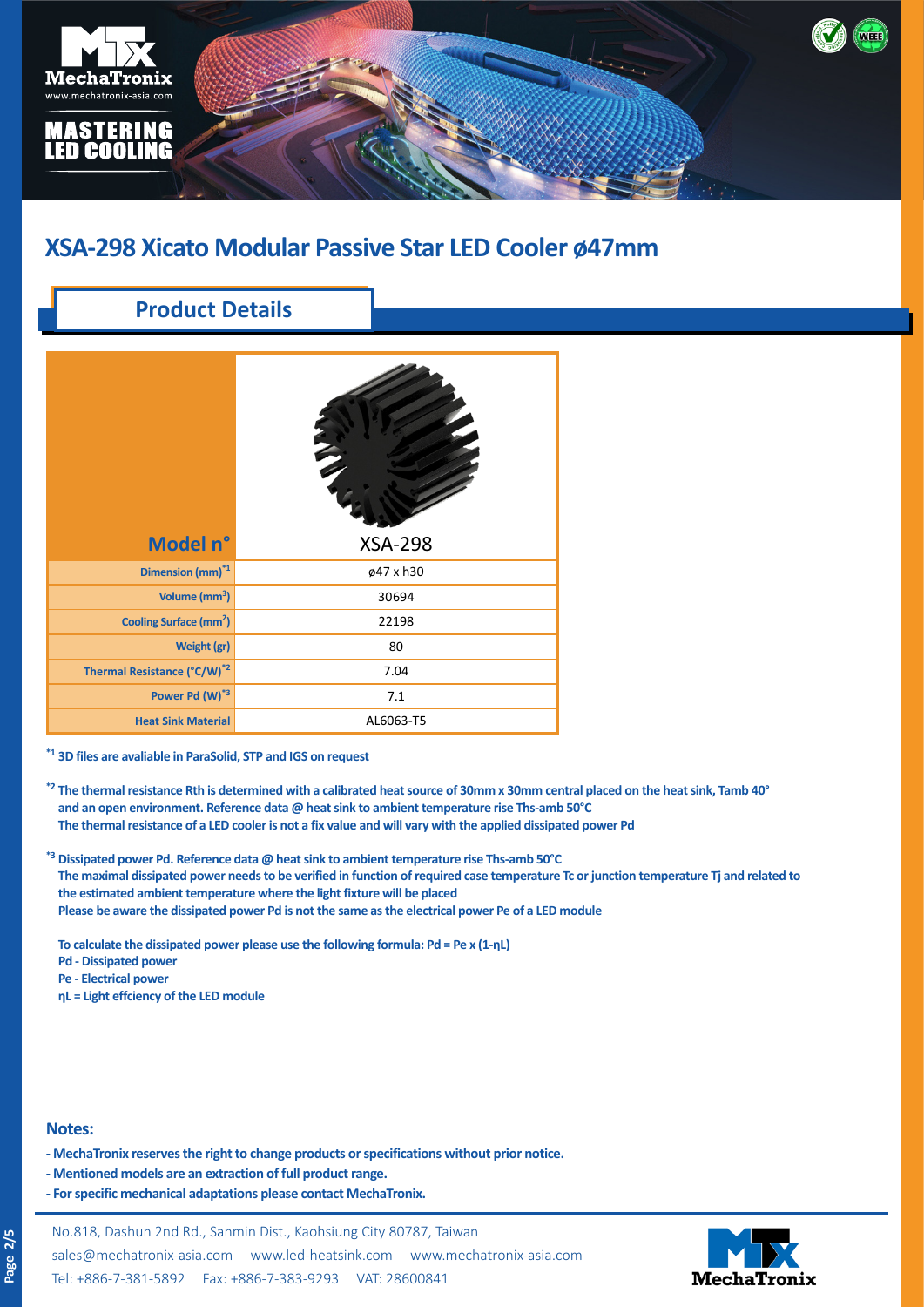

# **Mounting Options**

# XiCato

**Xicato is changing the way the world looks at light – and enabling everyone to experience it. Xicato believes that with better light, shoppers will buy more, diners will order more and guests will be happier and feel more comfortable. In turn, for owners, operators and managers of environments, better lighting will contribute to high sales, margins and brand perception.**

#### **Mounting indicator marks overview**

MechaTronix recommends the use of a high thermal conductive interface between the LED module and the LED cooler. Either thermal grease, a thermal pad or a phase change thermal pad thickness 0.1-0.15mm is recommended. Thermal pads or phase change thermal pads can be preapplied from MechaTronix.





#### **Xicato XIM LED modules**

**Model names** • **XIM09xxxx** • **XIM19xxxx**

#### **Mounting**

• **Direct mounting with 3 screws M3 x 20mm Red indicator marks**





#### **Xicato XTM LED modules**

**Model names** • **XTM09xxxx** • **XTM19xxxx**

#### **Mounting**

• **Direct mounting with 3 screws M3 x 8mm**

- **Red indicator marks**
- • **Direct mounting by Zhaga mounting holes with 2 screws M3 x 8mm Green indicator marks**





#### **Xicato XCA LED Core Array**

- **Model names**
- • **XCA09xxxx**
- • **XCA19xxxx**

#### **Mounting**

• **With Xicato XSA-401 LED holder Mounting with 3 screws M3 x 8mm Red indicator marks On Zhaga mounting holes with 2 screws M3 x 8mm Green indicator marks**



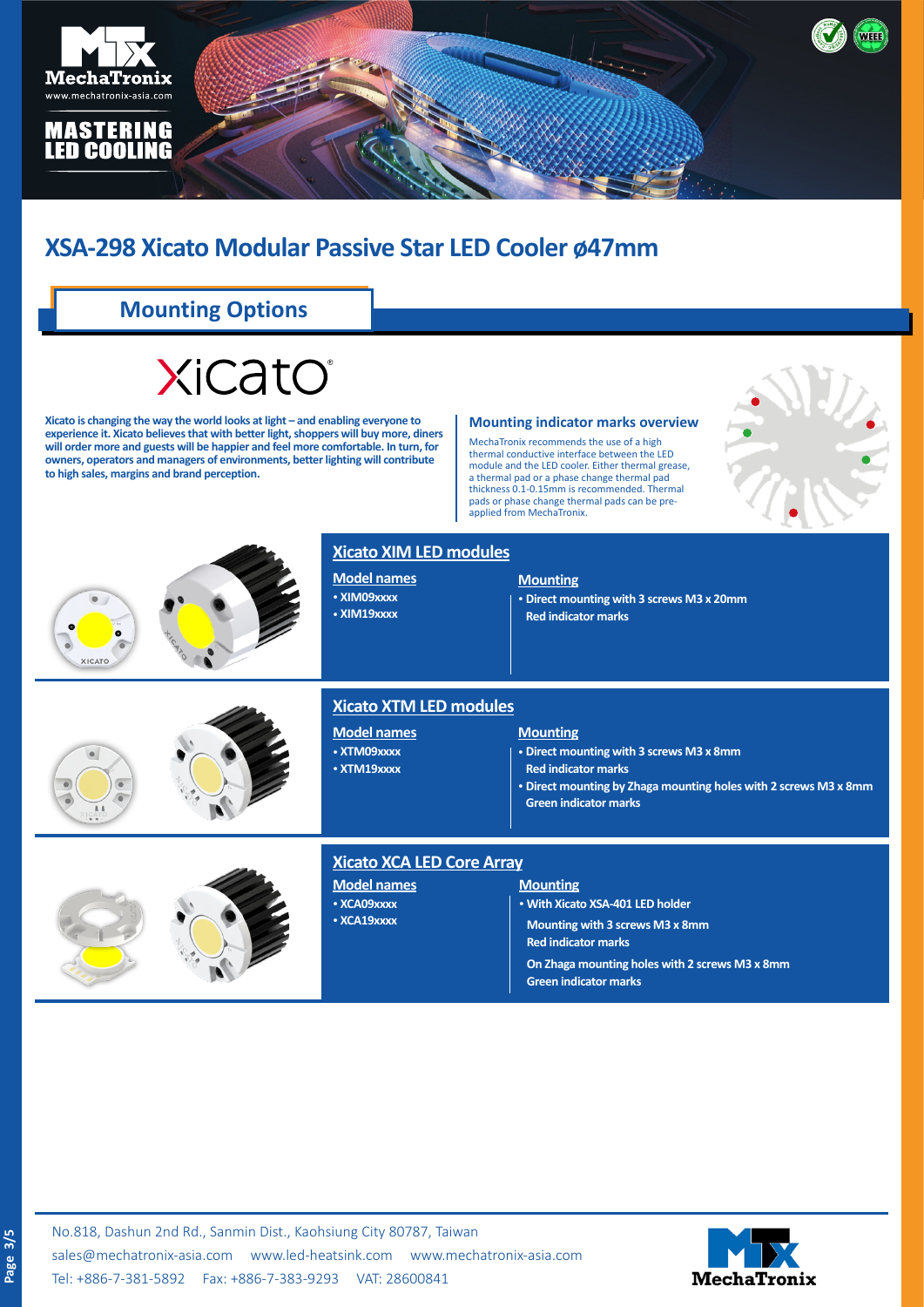

## **Drawings & Dimensions**







**Example: XSA-298**

Unit: mm